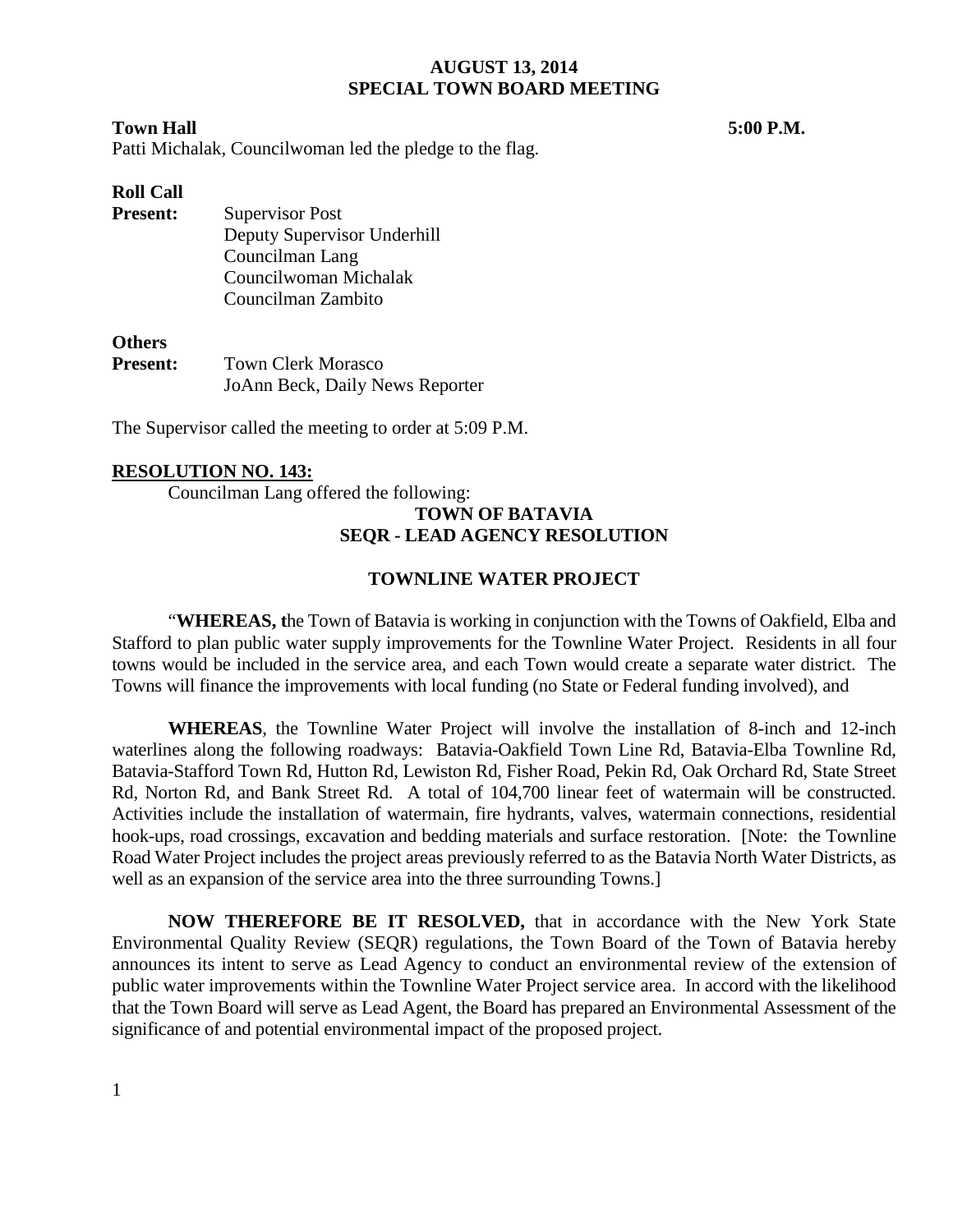**FURTHER RESOLVED**, the Town Board has determined that, as a segment of the project is located in a Genesee County Agricultural District, the proposed action is a Type I action as defined under SEQR; and, be it

**FURTHER RESOLVED**, that The Town Board hereby accepts the Environmental Assessment of this project, prepared by LaBella Associates, Inc., and be it

**FURTHER RESOLVED**, the Town Board will notify the Involved Agencies of its intention to act as Lead Agency for this project and will provide them with a copy of Part 1 of the full Environmental Assessment Form. The Town Board plans to make a Determination of Significance for the project after the 30-day comment period has elapsed.

**Second by**: Councilwoman Michalak **Ayes:** Lang, Michalak, Zambito, Underhill, Post **APPROVED by unanimous vote** (5-0)

### **RESOLUTION NO. 144:**

Deputy Supervisor Underhill offered the following:

# **RESOLUTION TO APPROVE TWO INTERMUNICIPAL AGREEMENTS FOR THE TOWNLINE WATER PROJECT**

**WHEREAS**, the Towns of Batavia, Elba and Oakfield intend to construct, operate and maintain a joint water distribution system, referred to as the Townline Water Project, (hereinafter "Project"), and

**WHEREAS**, each of the three Towns intend to form and establish three separate Water Districts and

**WHEREAS**, it is intended that this water distribution system will be jointly owned by all three Towns, based upon certain percentages relating to the number of units in each respective Town, and

**WHEREAS**, the Towns intend to enter into one Intermunicipal Agreement with regard to the ownership, engineering, design, construction and financing for this Project; as well as a separate Intermunicipal Agreement for the operation and maintenance of the Project.

**NOW, THEREFORE, BE IT RESOLVED** by the Town Board of the Town of Batavia, New York, that a proposed "Intermunicipal Agreement for the Ownership, Engineering, Design, Construction and Financing for the Townline Water Project", a copy of which is to be made a part of the Town Board Minutes, is hereby approved, and

**BE IT FURTHER RESOLVED** that a proposed "Intermunicipal Agreement for Operation and Maintenance for Water Facilities for the Townline Water Project", a copy of which is to be made a part of the Town Board Minutes, is also hereby approved, and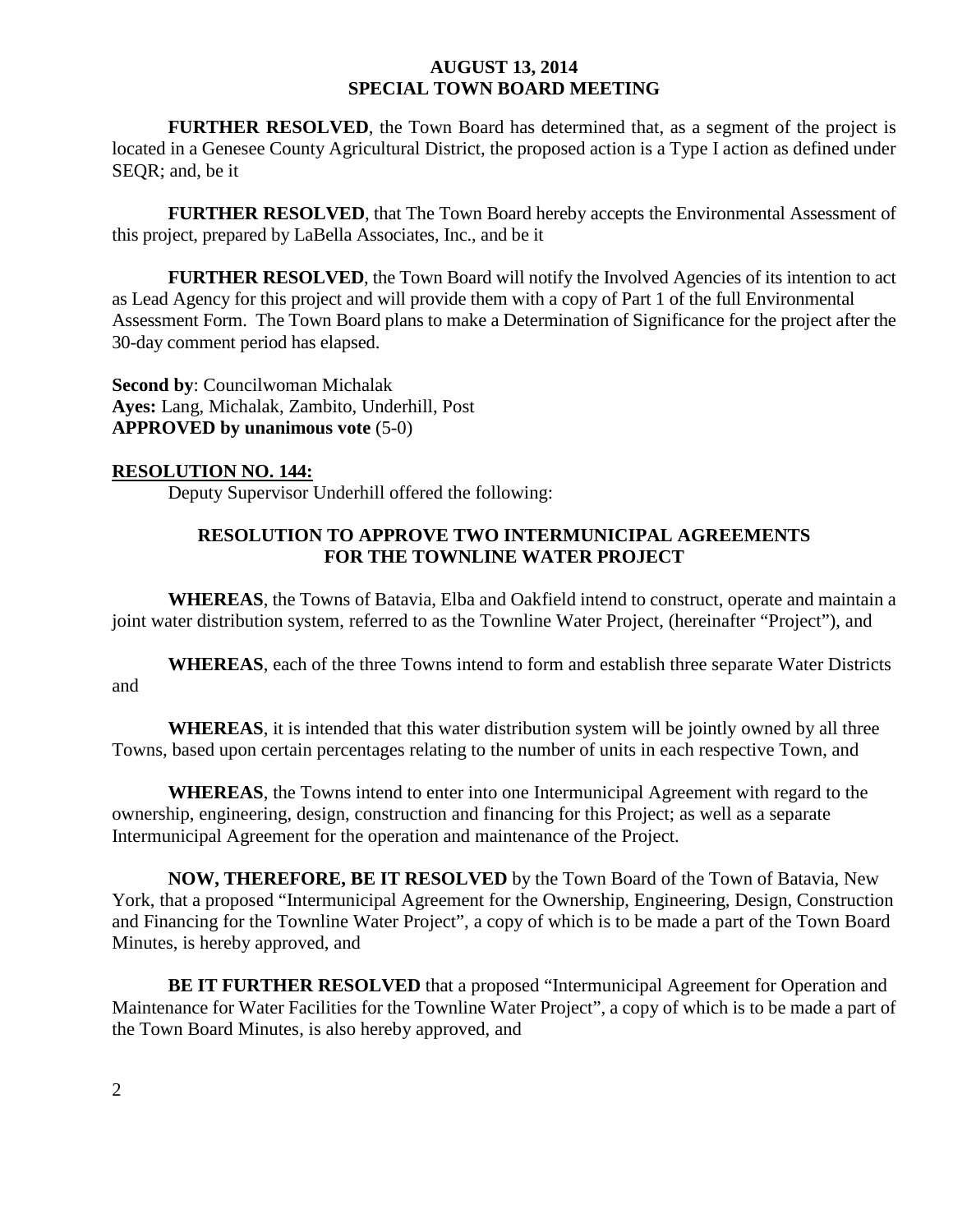**BE IT FURTHER RESOLVED** that the Town Supervisor is hereby authorized and directed to sign both Agreements on behalf of the Town of Batavia and to take whatever steps are necessary to implement and effectuate the terms and conditions of both of these Agreements.

**Second by: Councilman Lang Ayes:** Underhill, Lang, Michalak, Zambito, Post **APPROVED by unanimous vote** (5-0)

### **RESOLUTION NO. 145:**

Supervisor Post offered the following:

## **TOWN OF BATAVIA SEWER CAPACITY UPGRADE ALTERNATIVE ANALYSIS PLANNING GRANT #27625 AGREEMENT**

**WHEREAS,** the Town had proposed to complete a Sewer Planning Study (Sewer Capacity Upgrade Alternative Analysis); and

**WHEREAS,** the cost of completing the Sewer Planning Study was estimated at \$ 37,500.00; and

**WHEREAS,** the Town of Batavia received an Engineering Planning Grant (EPG) Award commitment in the amount of \$ 30,000 to pay for a portion of the cost of completing the Sewer Capacity Upgrade Alternative Analysis; and

**WHEREAS,** resolution 48 dated January 15, 2014 was adopted authorizing appropriations of local match and authorizing the Town Supervisor to execute a Grant Agreement with the NYS Environmental Facilities Corporation and any and all other contracts, documents and instruments necessary to bring about the Project and to fulfill the Town's obligations under the Engineering Planning Grant Agreement.

## **NOW, THEREFORE, BE IT**

**RESOLVED**, the Batavia Town Board hereby acknowledges receipt of the New York State Environmental Facilities Corporation Grant Agreement for the Engineering Planning Grant Project No. 27625, which is annexed to and entered into the minutes, being executed by the Town Supervisor.

**Second by:** Councilman Zambito **Ayes:** Post, Zambito, Lang, Underhill, Michalak **APPROVED by unanimous vote** (5-0)

#### **RESOLUTION NO. 146:**

Councilwoman Michalak offered the following: JCAP

**Second by: Councilman Lang**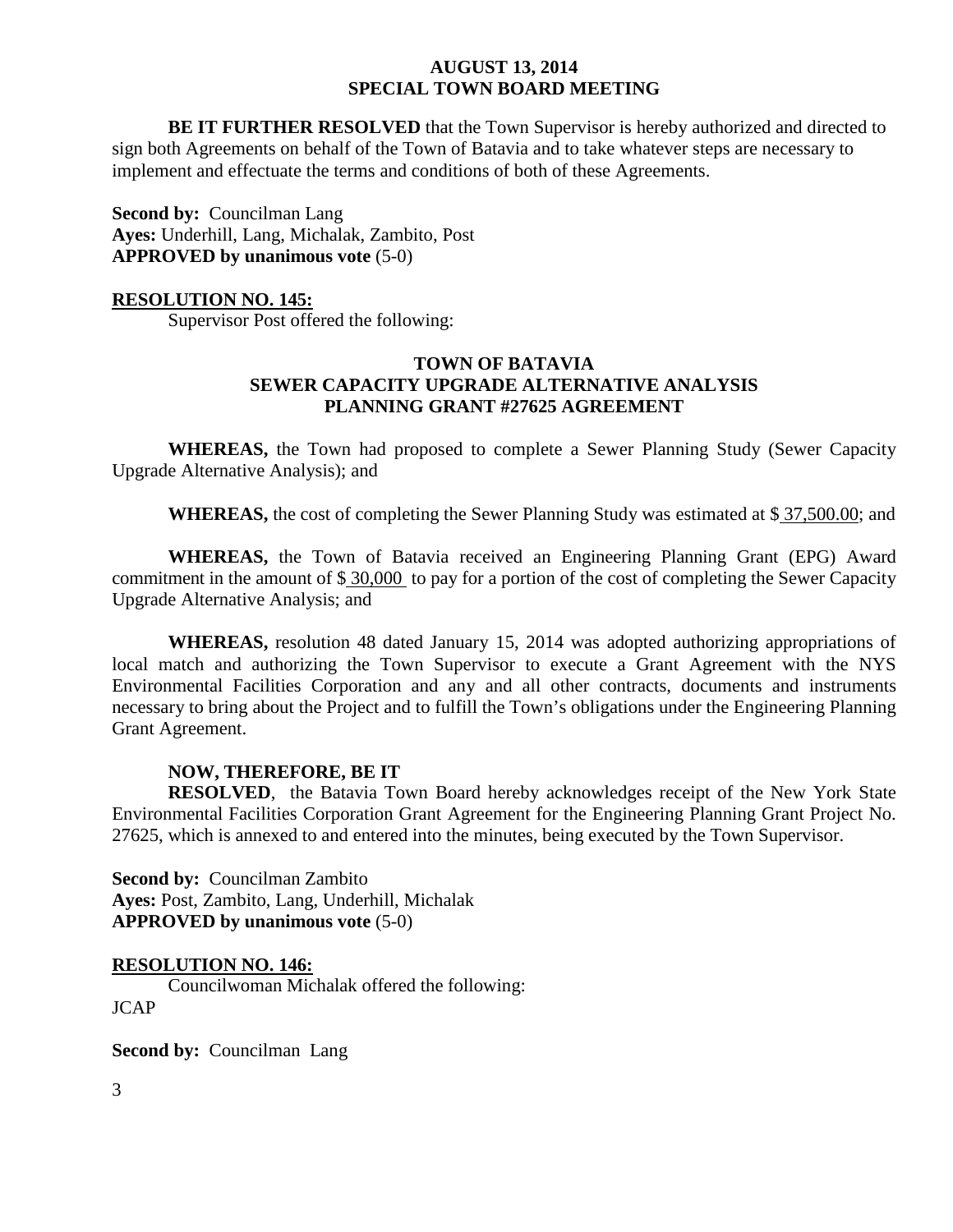**Ayes:** Michalak, Lang, Underhill, Zambito, Post **APPROVED by unanimous vote** (5-0)

### **RESOLUTION NO. 147:**

Councilman Zambito offered the following:

## **STREETLIGHTING AT OAKWOOD HILLS**

**RESOLVED**, the Batavia Town Board hereby authorizes and directs National Grid to do the following work in the Town of Batavia, Bill Account 13736-63105:

Install: Streetlight conductor and direct embedded fiberglass poles, 100 watt high pressure sodium lamps and coach lamp luminaires at three locations in Oakwood Hills URD-Phase I.

Estimated Annual Cost: \$1,018.00 includes energy.

**Second by:** Councilwoman Michalak **Ayes:** Zambito, Michalak, Lang, Underhill, Post **APPROVED by unanimous vote** (5-0)

### **RESOLUTION NO. 148:**

Councilman Lang offered the following:

## **STREETLIGHTING ON CREEK ROAD**

**RESOLVED**, the Batavia Town Board hereby authorizes and directs National Grid to do the following work in the Town of Batavia, Bill Account 13736-63105:

Transfer Billing: Existing 100 watt high-pressure sodium lamps and cobrahead luminaires on pole 8966 & 8988-2 Creek Road, Town of Batavia

Estimated Annual Cost: \$210.00

**Second by:** Councilman Zambito **Ayes:** Lang, Zambito, Underhill, Michalak, Post **APPROVED by unanimous vote** (5-0)

## **RESOLUTION NO. 149:**

Deputy Supervisor Underhill offered the following:

## **RESOLUTION TO APPROVE AN EASEMENT AGREEMENT WITH THE CITY OF BATAVIA REGARDING CEDAR STREET**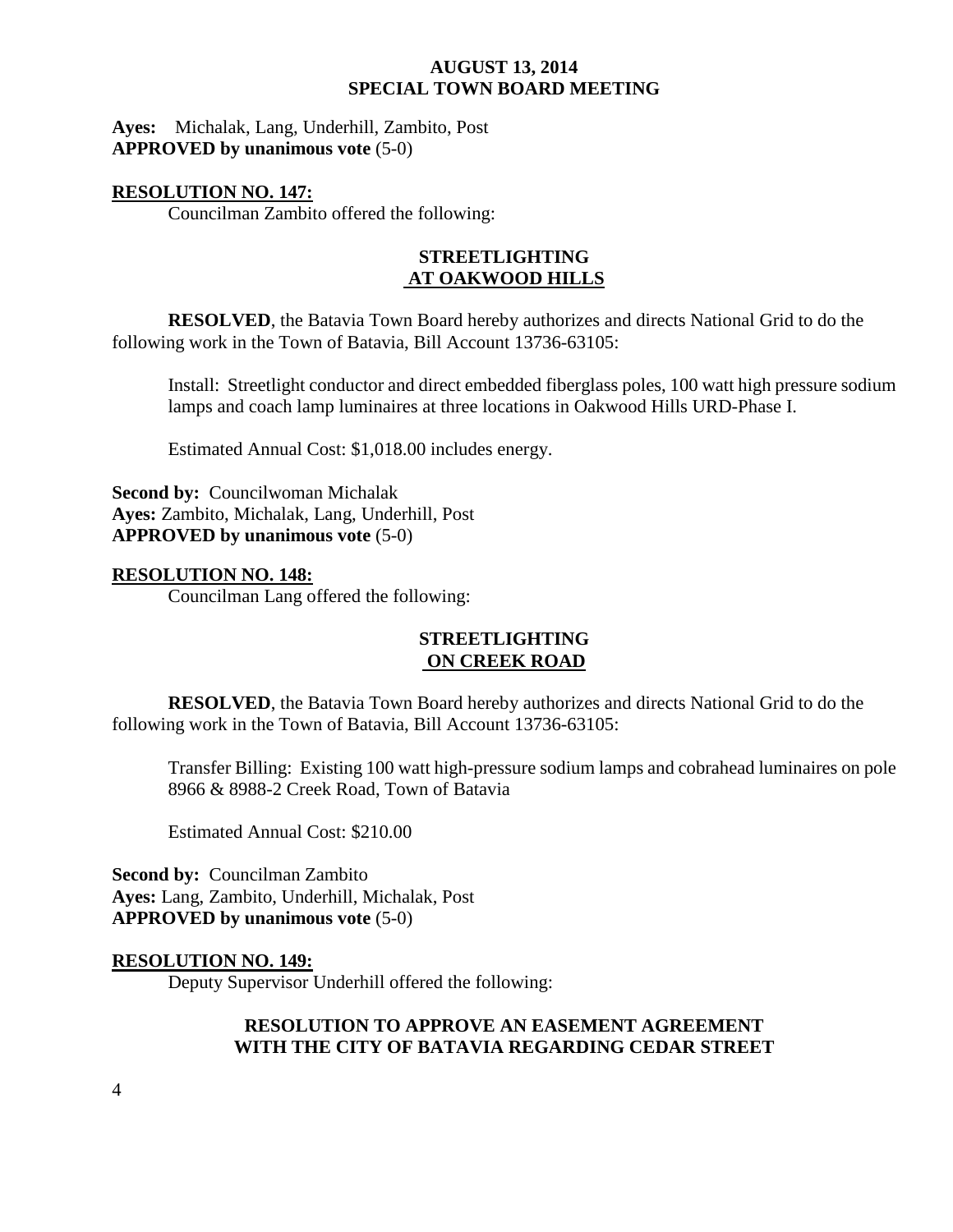**WHEREAS**, the Town of Batavia has constructed a force main parallel to and adjacent to the City of Batavia's force main, for its sanitary sewer system that has been installed on a portion of Cedar Street in the City of Batavia, as part of the Genesee Valley Agri-Business Park project, and

**WHEREAS**, the Town needs to enter into an Easement Agreement with the City of Batavia to allow the Town to operate and maintain this force main.

**NOW, THEREFORE, BE IT RESOLVED** by the Town Board of the Town of Batavia, New York, that the attached "Easement Agreement" by and between the Town and the City of Batavia to install, operate, maintain and repair a sanitary sewer main upon a portion of Cedar Street to service the Genesee Valley Agri-Business Park, is hereby approved, and the Town Supervisor is authorized and directed to sign this Agreement on behalf of the Town of Batavia, and

**BE IT FURTHER RESOLVED** that the Town Supervisor is hereby authorized and directed to take all steps necessary to fulfill the terms and conditions, applicable to the Town of Batavia, as set forth in said Agreement, as follows:

- 1. To obtain all Street Opening Permits from the City prior to performing any work.
- 2. To safeguard and maintain traffic during the performance of any work within the easement area.
- 3. To maintain any cleanouts related to the Town's sewer line.
- 4. To repair any damage caused to City property and lands.
- 5. To indemnify the City against any loss or damage that may be caused by the construction, maintenance and/or operation of the sewer line or by any wrongful or neglectful act or omission of the Town or its agents or its employees.

**Second by:** Councilman Lang **Ayes:** Underhill, Lang, Michalak, Zambito, Post **APPROVED by unanimous vote** (5-0)

## **RESOLUTION NO. 150:**

Supervisor Post offered the following:

## **TOWNLINE WATER PROJECT**

# **TOWN OF BATAVIA RESOLUTION TO AUTHORIZE PHASE I CULTURAL RESOURCE INVESTIGATION**

**WHEREAS,** the Town of Batavia is working in conjunction with the Towns of Oakfield, Elba and Stafford to plan public water supply improvements for the Townline Water Project and is acting as the Lead Agency for the project, and

**WHEREAS,** an environmental review is required for the construction of the water system improvements proposed as part of the Townline Water Project, and